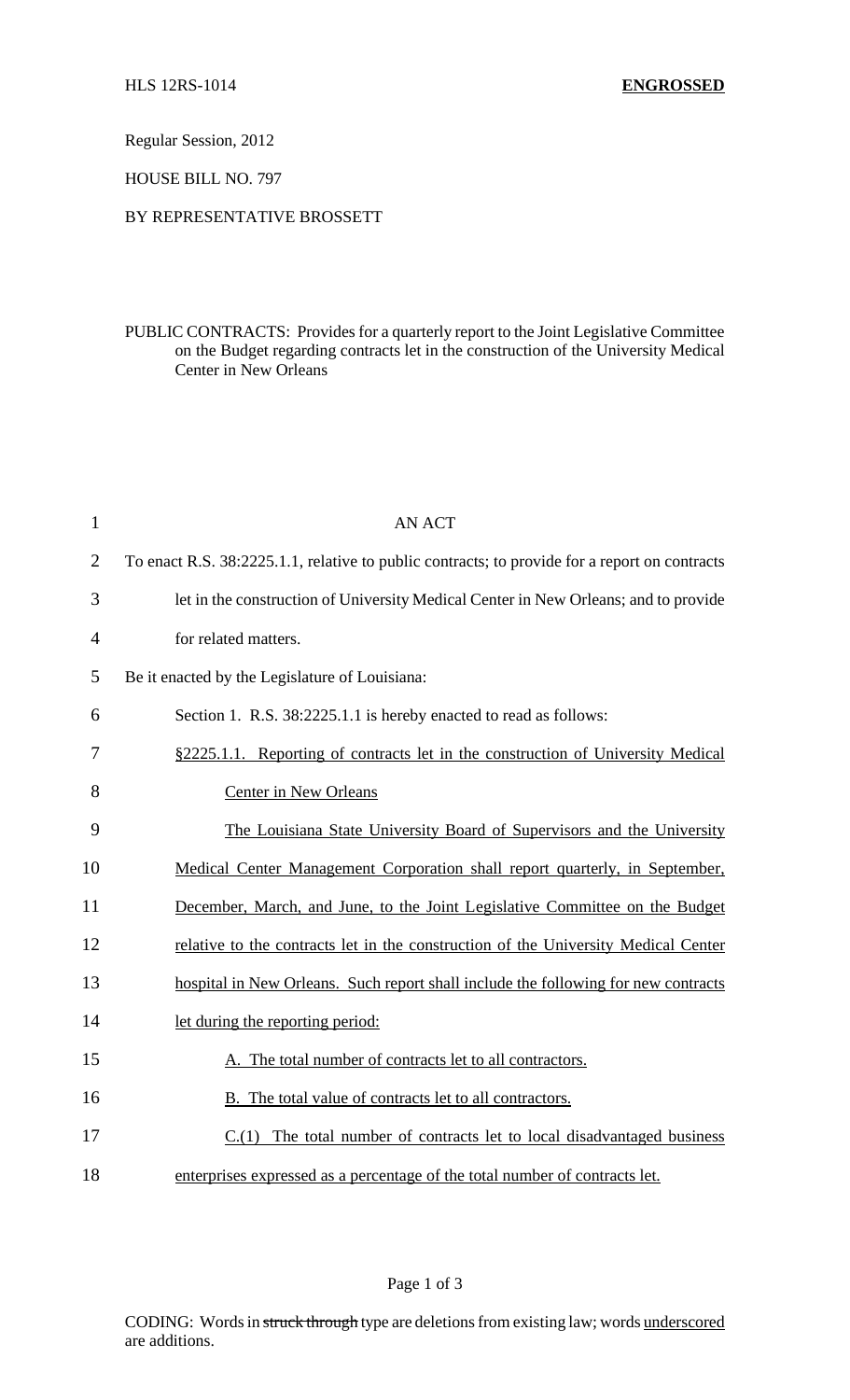| $\mathbf{1}$   | (2) The total number of contracts let to local businesses expressed as a           |
|----------------|------------------------------------------------------------------------------------|
| $\overline{2}$ | percentage of the total number of contracts let.                                   |
| 3              | $D(1)$ The total value of contracts let to local disadvantaged business            |
| 4              | enterprises expressed as a percentage of the total value of contracts let.         |
| 5              | (2) The total value of contracts let to local businesses expressed as a            |
| 6              | percentage of the total value of contracts let.                                    |
| $\tau$         | E. The total number of contracts let to a fifty-fifty joint venture enterprise     |
| 8              | expressed as a percentage of the total number of contracts let.                    |
| 9              | F. The total value of contracts let to a fifty-fifty joint venture enterprise      |
| 10             | expressed as a percentage of the total value of contracts.                         |
| 11             | G. The total number of subcontracts awarded to disadvantaged business              |
| 12             | enterprises which were awarded by contractors that are not disadvantaged business  |
| 13             | enterprises expressed as a percentage of the total number of contracts let.        |
| 14             | H. The total value of subcontracts awarded to disadvantaged business               |
| 15             | enterprises which were awarded by contractors that are not disadvantaged business  |
| 16             | enterprises expressed as a percentage of the total value of contracts let.         |
| 17             | I. Total number of disadvantaged business enterprises in which a contract          |
| 18             | was let or that was subcontracted expressed as a percentage of the total number of |
| 19             | companies in which a contract was let or that was subcontracted.                   |

## DIGEST

The digest printed below was prepared by House Legislative Services. It constitutes no part of the legislative instrument. The keyword, one-liner, abstract, and digest do not constitute part of the law or proof or indicia of legislative intent. [R.S. 1:13(B) and 24:177(E)]

Brossett HB No. 797

Abstract: Requires quarterly reporting to the Joint Legislative Committee on the Budget regarding contracts let in the construction of the University Medical Center in New Orleans.

Proposed law provides that the Louisiana State University Board of Supervisors and the University Medical Center Management Corporation shall report quarterly, in September, December, March, and June, to the Joint Legislative Committee on the Budget relative to the hiring of local and disadvantaged business enterprises when contracting relative to the construction of the University Medical Center hospital in New Orleans. Such report shall include the following for new contracts let during the reporting period: